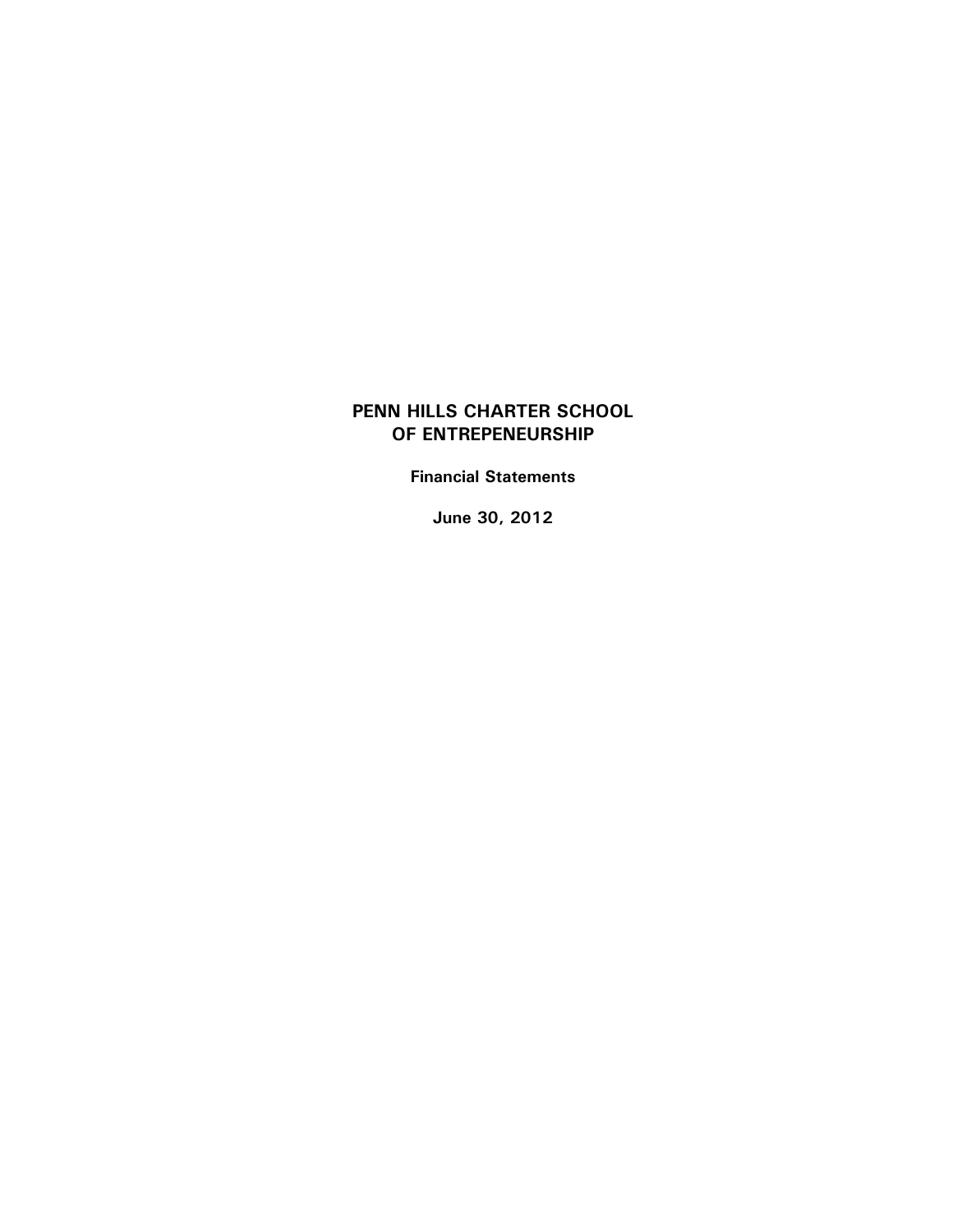## **Financial Statements**

# **June 30, 2012**

# **TABLE OF CONTENTS**

|                                                   | Page                     |
|---------------------------------------------------|--------------------------|
| Independent Auditors' Report                      | 2                        |
| <b>Balance Sheet</b>                              | 3                        |
| Statement of Activities and Changes in Net Assets | 4                        |
| <b>Statement of Functional Expenses</b>           | 5                        |
| <b>Statement of Cash Flows</b>                    | 6                        |
| Notes to the Financial Statements                 | $7 -$<br>12 <sup>1</sup> |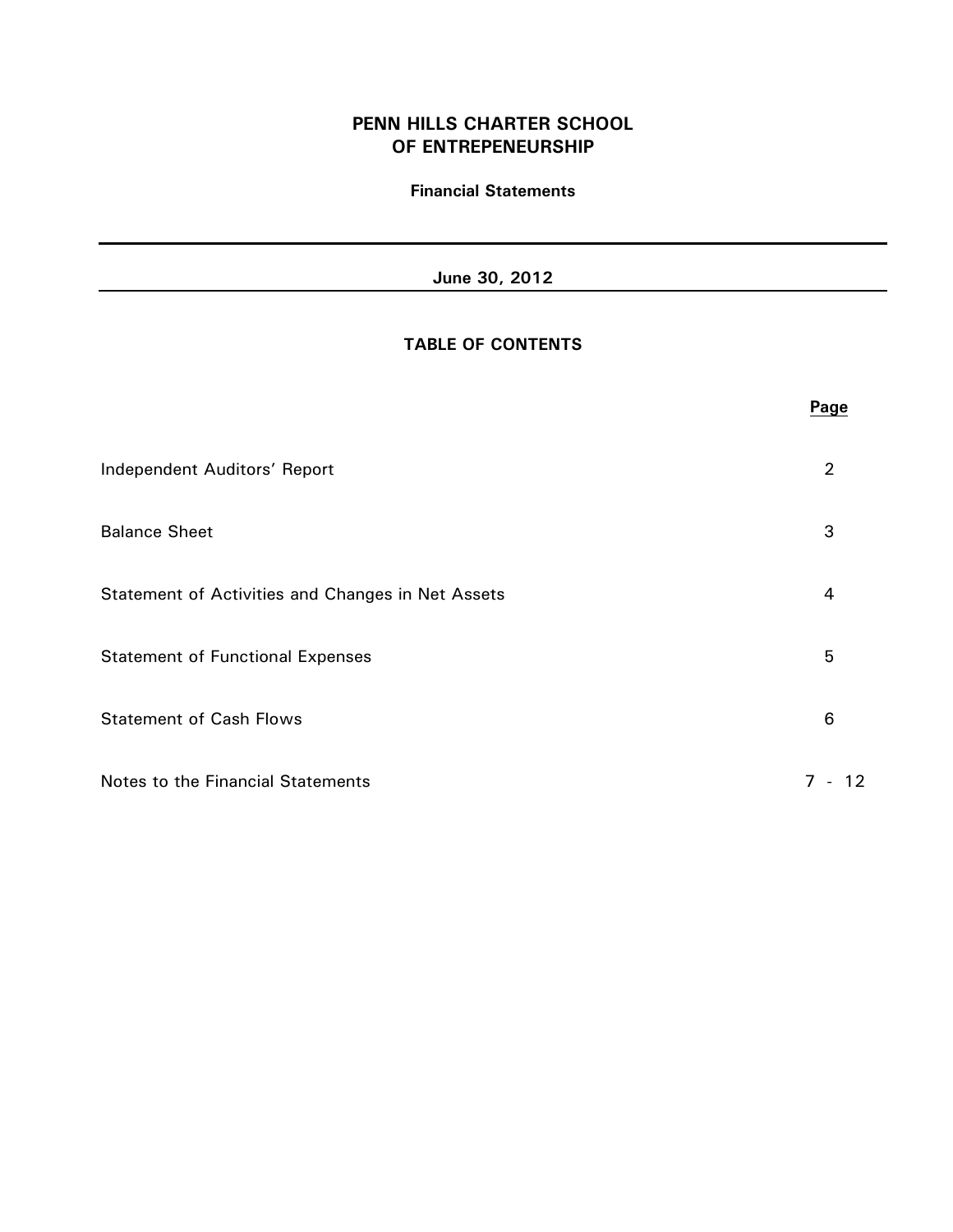

Certified Public Accountants and Business Advisors

412.281.2501 · www.alpern.com

#### **Independent Auditors' Report**

**To the Board of Directors Penn Hills Charter School of Entrepreneurship** Verona, Pennsylvania

We have audited the accompanying balance sheet of Penn Hills Charter School of Entrepreneurship (the School) as of June 30, 2012, and the related statements of activities and changes in net assets, functional expenses and cash flows for the year then ended. These financial statements are the responsibility of the School's management. Our responsibility is to express an opinion on these financial statements based on our audit.

We conducted our audit in accordance with auditing standards generally accepted in the United States of America. Those standards require that we plan and perform the audit to obtain reasonable assurance about whether the financial statements are free of material misstatement. An audit includes examining, on a test basis, evidence supporting the amounts and disclosures in the financial statements. An audit also includes assessing the accounting principles used and significant estimates made by management, as well as evaluating the overall financial statement presentation. We believe that our audit provides a reasonable basis for our opinion.

In our opinion, the financial statements referred to above present fairly, in all material respects, the financial position of Penn Hills Charter School of Entrepreneurship as of June 30, 2012, and the changes in its net assets and its cash flows for the years then ended in conformity with accounting principles generally accepted in the United States of

America.<br>ALDERN ROSENTHAL

February 28, 2013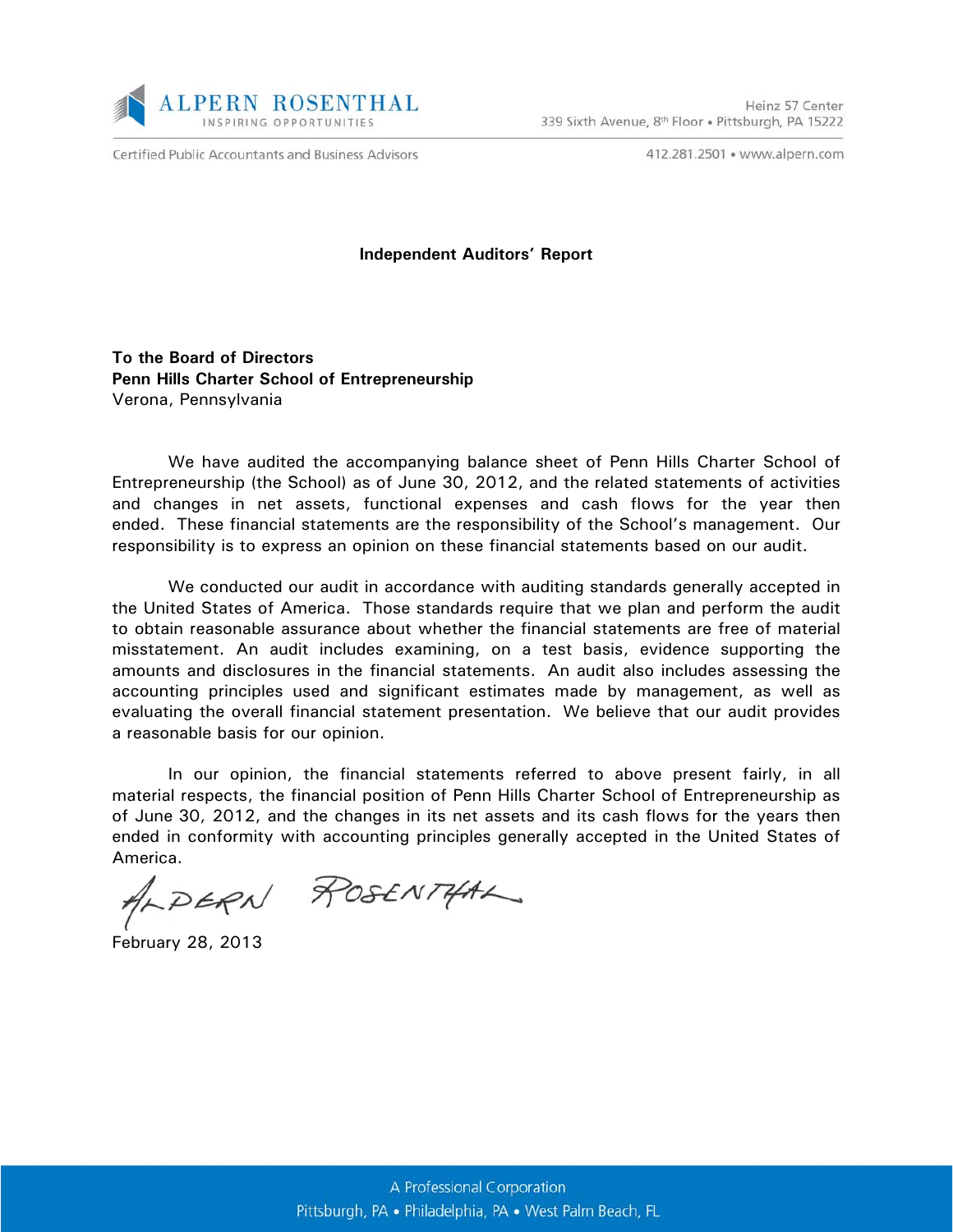# **Balance Sheet**

| June 30                                                        |    | 2012      |
|----------------------------------------------------------------|----|-----------|
| <b>ASSETS</b>                                                  |    |           |
| <b>Current Assets</b>                                          |    |           |
| Cash                                                           | \$ | 337,164   |
| Tuition and accounts receivable                                |    | 660,648   |
| <b>Total Current Assets</b>                                    |    | 997,812   |
| <b>Non-current Assets</b>                                      |    |           |
| Property and equipment - net - Note 3                          |    | 156,686   |
| <b>Total Assets</b>                                            | -Ş | 1,154,498 |
| <b>LIABILITIES AND NET ASSETS</b>                              |    |           |
| <b>Current Liabilities</b>                                     |    |           |
| Note payable - related party - current portion - Note 6        | \$ | 6,495     |
| Deferred revenue                                               |    | 77,569    |
| Accrued payroll and related liabilities - Note 4               |    | 300,066   |
| Accounts payable and accrued expenses - Note 5                 |    | 344,058   |
| Due to related party - Notes 5 and 6                           |    | 245,231   |
| <b>Total Current Liabilities</b>                               |    | 973,419   |
| <b>Non-current Liabilities</b>                                 |    |           |
| Note payable - related party - net of current portion - Note 6 |    | 242,574   |
| <b>Total Liabilities</b>                                       |    | 1,215,993 |
| <b>Total Net Deficit</b>                                       |    | (61, 495) |
| <b>Total Liabilities and Net Deficit</b>                       | \$ | 1,154,498 |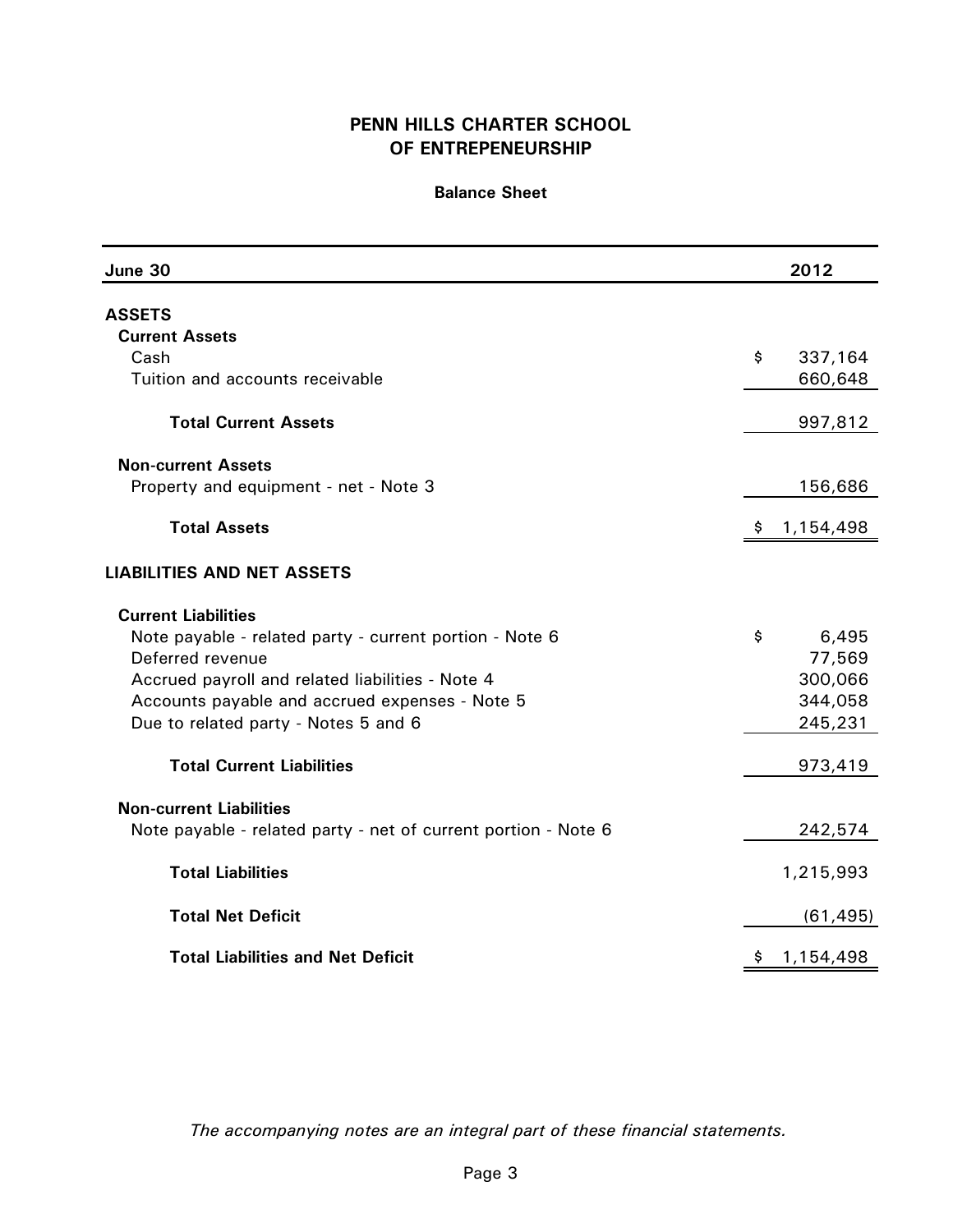# **Statement of Activities and Changes in Net Assets**

| For the Year Ended June 30                           | 2012            |
|------------------------------------------------------|-----------------|
| <b>Revenue and Support</b>                           |                 |
| <b>Tuition and fees</b>                              | \$<br>2,500,726 |
| <b>Contributions - Note 5</b>                        | 176,214         |
| Government grants                                    | 78,755          |
| Other income                                         | 1,150           |
| <b>Total Revenue and Support</b>                     | 2,756,845       |
| <b>Expenses</b>                                      |                 |
| <b>Program Services</b>                              |                 |
| Education                                            | 1,805,838       |
| Food service                                         | 204,115         |
| <b>Total Program Services</b>                        | 2,009,953       |
|                                                      |                 |
| <b>Supporting Services</b><br>Management and general | 808,387         |
| <b>Total Expenses</b>                                | 2,818,340       |
| <b>Decrease in Net Assets</b>                        | (61, 495)       |
| Net Assets - Beginning of year                       |                 |
| Net Deficit - End of year                            | \$<br>(61, 495) |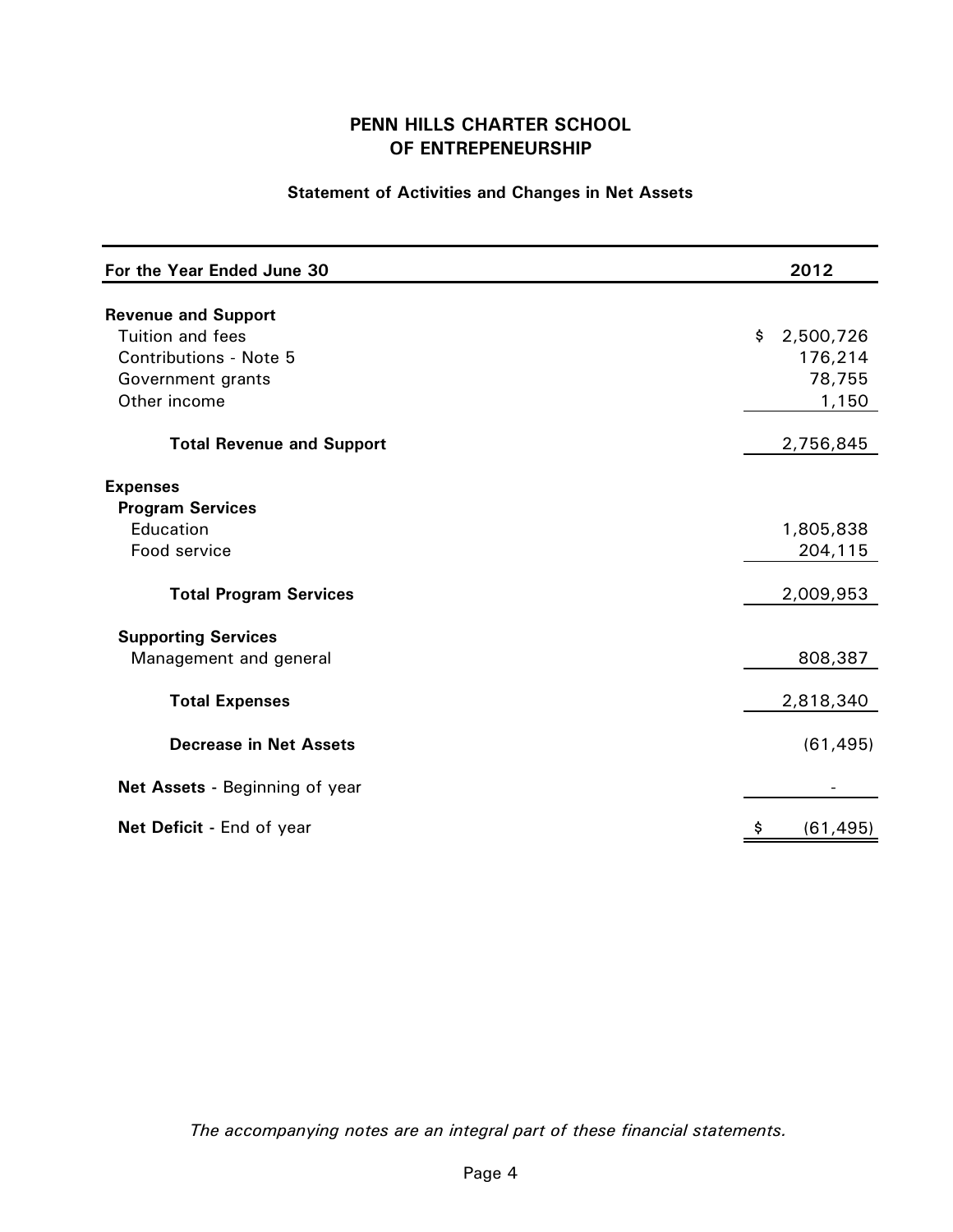# **Statement of Functional Expenses**

| For the Year Ended June 30, 2012 |                         |                         |                                     |                                     |
|----------------------------------|-------------------------|-------------------------|-------------------------------------|-------------------------------------|
|                                  | <b>Program Expenses</b> |                         |                                     |                                     |
|                                  | <b>Education</b>        | Food<br><b>Services</b> | <b>Management</b><br>and<br>General | Total<br>Program<br><b>Expenses</b> |
| Salaries and benefits            | \$1,087,126             | 40,124<br>\$            | \$<br>186,454                       | \$1,313,704                         |
| Management fee - Note 5          |                         |                         | 309,476                             | 309,476                             |
| Loss mitigation fee - Note 5     |                         |                         | 64,474                              | 64,474                              |
| <b>Contracted services</b>       | 158,646                 | 149,084                 | 5,881                               | 313,611                             |
| Rent - Note 7                    | 73,073                  | 2,811                   | 11,242                              | 87,126                              |
| <b>Utilities</b>                 | 39,361                  | 1,514                   | 6,055                               | 46,930                              |
| Legal fees                       |                         |                         | 98,687                              | 98,687                              |
| Books, periodicals and supplies  | 262,424                 | 8,332                   | 53,357                              | 324,113                             |
| Professional fees                | 104,859                 |                         | 38,804                              | 143,663                             |
| Insurance                        | 20,968                  | 806                     | 3,226                               | 25,000                              |
| Repairs and maintenance          | 3,679                   | 141                     | 566                                 | 4,386                               |
| Miscellaneous                    | 27,853                  |                         | 4,311                               | 32,164                              |
| Interest                         |                         |                         | 21,801                              | 21,801                              |
| Depreciation                     | 27,849                  | 1,303                   | 4,053                               | 33,205                              |
|                                  | 1,805,838               | 204,115<br>\$.          | \$<br>808,387                       | \$2,818,340                         |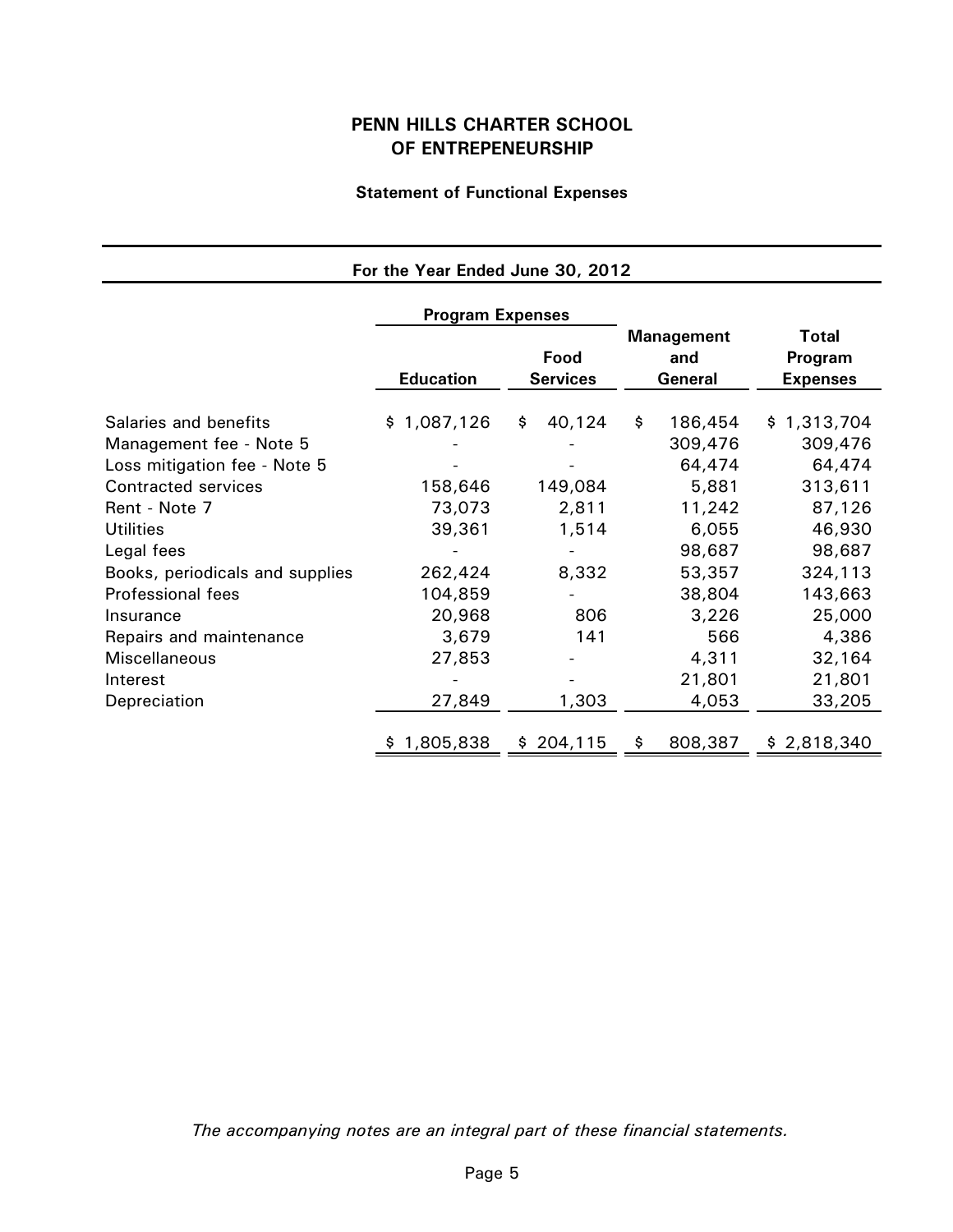## **Statement of Cash Flows**

| For the Year Ended June 30                              |    | 2012       |
|---------------------------------------------------------|----|------------|
| <b>Cash Provided by (Used for) Operating Activities</b> |    |            |
| Decrease in net assets                                  | \$ | (61, 495)  |
| Adjustments to reconcile change in net assets to        |    |            |
| net cash provided by operating activities               |    |            |
| Depreciation and amortization                           |    | 33,205     |
| Allowance for doubtful accounts                         |    | 26,000     |
| Changes in                                              |    |            |
| Tuition and accounts receivable                         |    | (686, 648) |
| Accounts payable                                        |    | 344,058    |
| Deferred revenue                                        |    | 77,569     |
| Accrued payroll and related liabilities                 |    | 300,066    |
| <b>Net Cash Provided by Operating Activities</b>        |    | 32,755     |
| <b>Cash Used for Investing Activities</b>               |    |            |
| Purchase of property and equipment                      |    | (189, 891) |
|                                                         |    |            |
| <b>Cash Provided by (Used for) Financing Activities</b> |    |            |
| Due to related party - advances and accrued interest    |    | 445,231    |
| Due to related party - payments                         |    | (200,000)  |
| Note payable proceeds                                   |    | 250,000    |
| Payments on note payable                                |    | (931)      |
| <b>Net Cash Provided by Financing Activities</b>        |    | 494,300    |
| Net Increase in Cash and Cash Equivalents               |    | 337,164    |
| Cash and Cash Equivalents - Beginning of year           |    |            |
| Cash and Cash Equivalents - End of year                 | \$ | 337,164    |
| <b>Supplemental Disclosure of Cash Flow Information</b> |    |            |

| Cash paid during the year for interest | 6,570 |
|----------------------------------------|-------|
|                                        |       |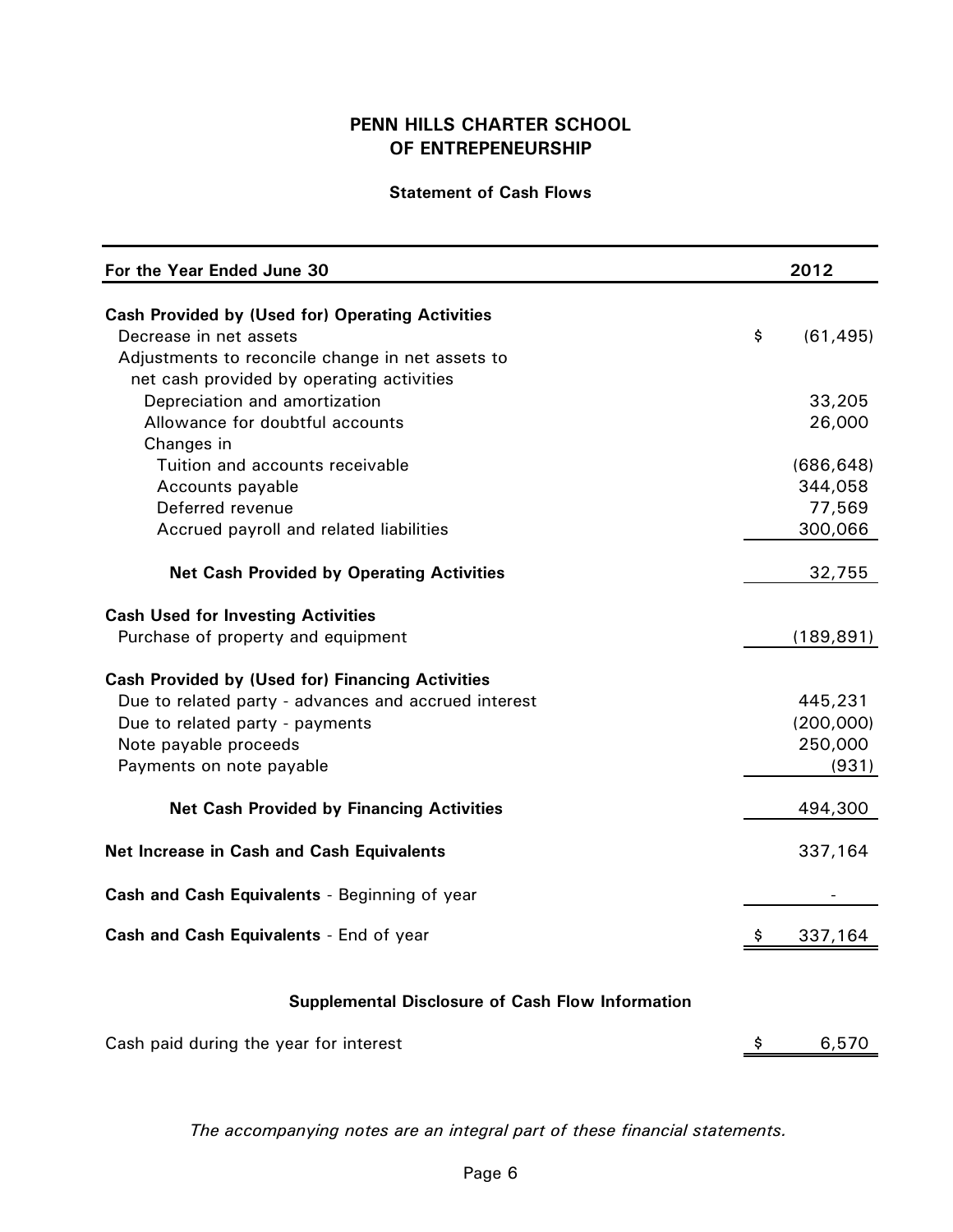### **Notes to the Financial Statements**

#### **Note 1 - Organization**

Penn Hills Charter School of Entrepreneurship (the School), a Pennsylvania Charter School, is a public school operated under a charter granted by the Penn Hills Board of School Directors. The charter was approved on April 26, 2011 and is effective until June 30, 2016. This is the School's initial year of operation.

The School's mission is to provide a world-class education for the students in the Penn Hills community - a school that will not only prepare students academically but to develop into informed and responsible world citizens, creative problem solvers, and effective communicators.

#### **Note 2 - Summary of Significant Accounting Policies**

#### **A. Basis of Accounting**

The financial statements have been prepared on the accrual basis in accordance with accounting principles generally accepted in the United States of America.

#### **B. Estimates**

The preparation of financial statements in conformity with accounting principles generally accepted in the United States of America requires management to make estimates and assumptions that affect the reported amounts of assets and liabilities and disclosure of contingent assets and liabilities at the date of the financial statements and the reported amounts of revenues and expenses during the reporting period. Actual results could differ from those estimates.

### **C. Cash**

At June 30, 2012, the School's cash was on deposit with one large financial institution and exceeded the Federal Deposit Insurance Corporation limit. The School believes it has placed these temporary cash investments with a high credit quality financial institution and does not believe it is exposed to any significant credit risk.

#### **D. Tuition and Accounts Receivable**

Tuition and accounts receivable are stated at the amount management expects to collect from outstanding balances. Management provides for probable uncollectible amounts through a charge to earnings and a credit to a valuation allowance based on its assessment of the current status of individual accounts. Balances that are still outstanding after management has used reasonable collection efforts are written off through a charge to the valuation allowance and a credit to accounts receivable. The allowance for tuition and accounts receivable was approximately \$26,000 at June 30, 2012.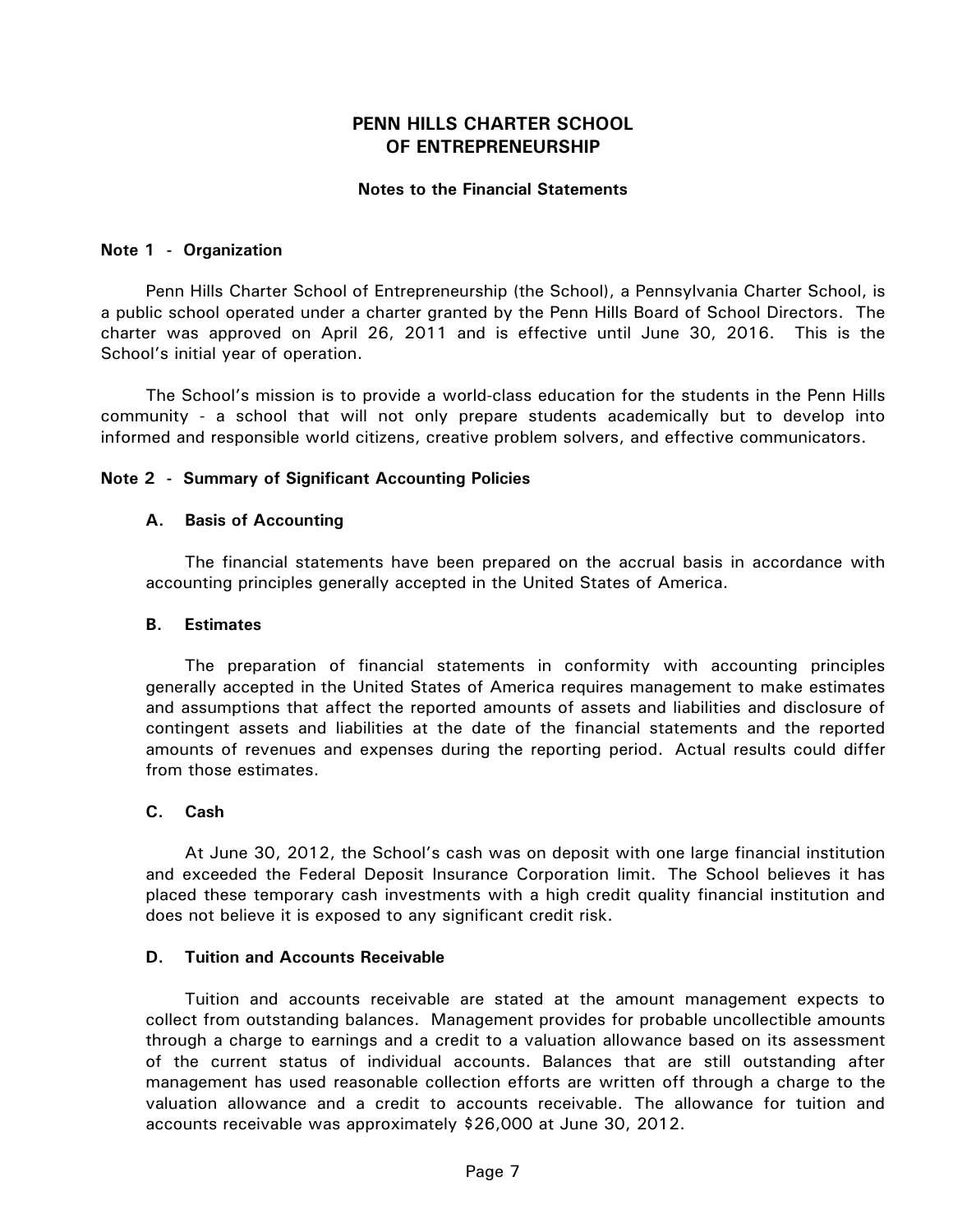## **Notes to the Financial Statements (Continued)**

### **Note 2 - Summary of Significant Accounting Policies (Continued)**

### **E. Revenue Recognition**

Revenue is recognized when earned. Tuition revenue represents the tuition paid by various Allegheny County school districts for the students enrolled in the School who reside with that particular school district. Revenues from tuition and fees are reported in the fiscal year in which educational programs are conducted. Tuition revenues received in advance of the year to which they relate are deferred. Deferred revenue primarily consists of advances received to be earned in the subsequent school year.

Approximately 65% of the School tuition revenue is received from the Penn Hills School District. Approximately 42% of tuition receivables outstanding is due from the Penn Hills School District as of June 30, 2012.

Contributions received are recorded as increases in unrestricted, temporarily restricted, or permanently restricted net assets, depending on the existence and/or nature of any donor restrictions. As of June 30, 2012, the School had no temporarily restricted or permanently restricted net assets.

### **F. Property and Equipment**

Expenditures for additions and improvements are capitalized and are stated at cost.

Donations of property and equipment are recorded as contributions at fair value at the date of donation. Such donations are reported as increases in unrestricted net assets unless the donor has restricted the donated asset to a specific purpose.

Depreciation of property and equipment is provided by the straight-line method over the estimated useful lives of the assets. The lives used in computing depreciation range from 5 to 7 years.

Maintenance and repairs which are not considered to extend the useful lives of assets are charged to operations as incurred.

Upon sale or retirement, the cost of assets and related allowances are removed from the accounts and any gains or losses are included in income (expense) for the year.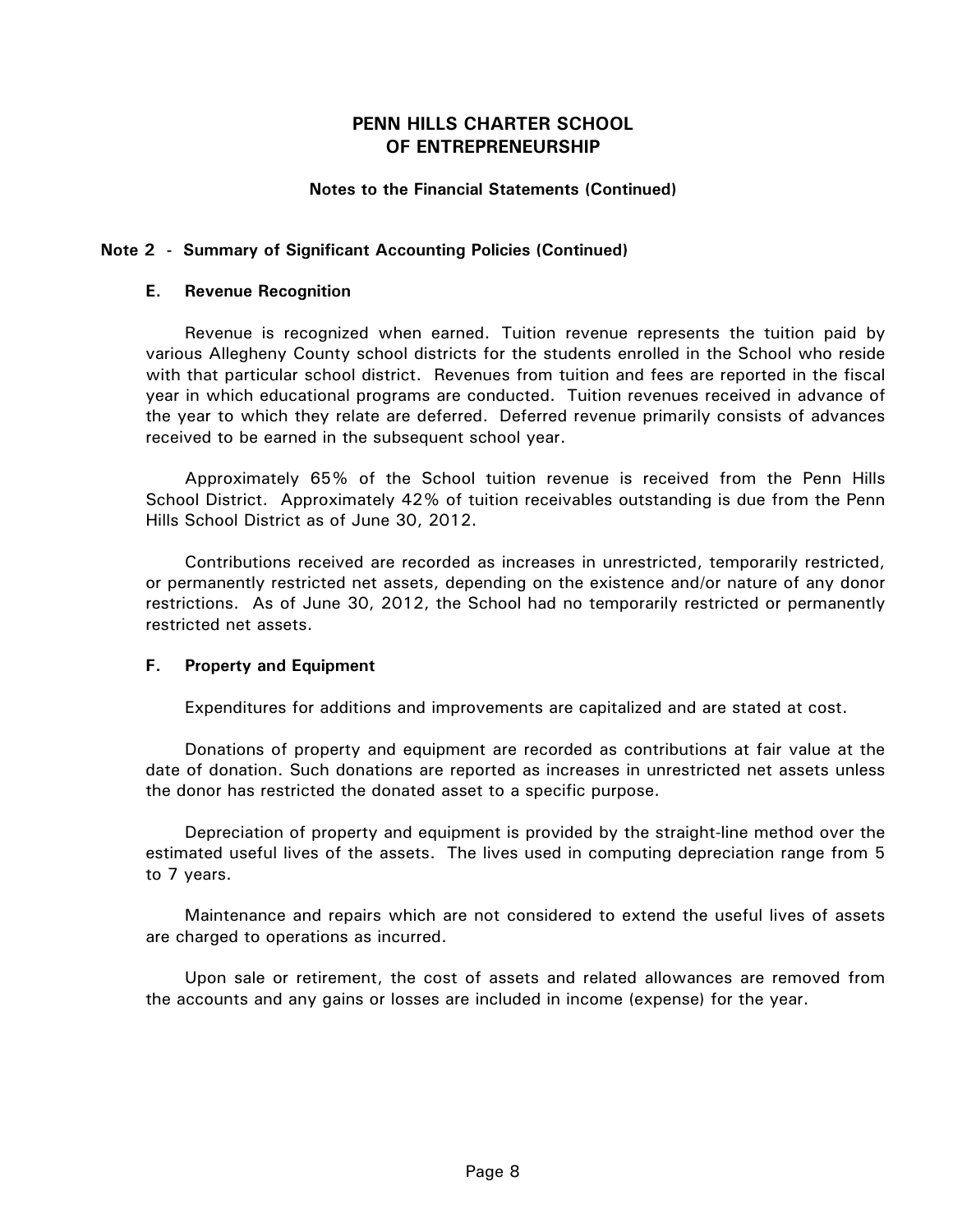### **Notes to the Financial Statements (Continued)**

### **Note 2 - Summary of Significant Accounting Policies (Continued)**

#### **G. Books, Periodicals and Supplies**

The School expenses its books, periodicals and supplies as they are purchased.

### **H. Expense Allocation**

The costs of providing the School's various program services are presented on a functional basis in the statements of activities and changes in net assets and functional expenses. Directly identifiable expenses are charged to programs and supporting services. Expenses related to more than one function are charged to programs and supporting services based on the allocation of full time employee classifications and the space utilized per the School building.

#### **I. Income Taxes**

The School is in the process of applying for a tax-exempt status under Section 501(c)(3) of the Internal Revenue Code. The School has received extensions from the Internal Revenue Service (IRS) to submit additional information requested by the IRS for its application of tax-exempt status.

The accounting standard on accounting for uncertainty in income taxes addresses the determination of whether tax benefits claimed or expected to be claimed on a tax return should be recorded in the financial statements. Under that guidance, the School may recognize the tax benefit from an uncertain tax position only if it is more likely than not that the tax position will be sustained on examination by taxing authorities based on the technical merits of the position. Examples of tax positions include the tax-exempt status of the School and various positions related to the potential sources of unrelated business taxable income (UBIT). The tax benefits recognized in the financial statements from such a position are measured based on the largest benefit that has a greater than 50% likelihood of being realized upon ultimate settlement. There were no unrecognized tax benefits identified or recorded as liabilities for fiscal year 2012.

### **J. Consideration of Subsequent Events**

Management evaluated subsequent events and transactions for potential recognition or disclosure in the financial statements through February 28, 2013, the day the financial statements were approved and authorized for issue.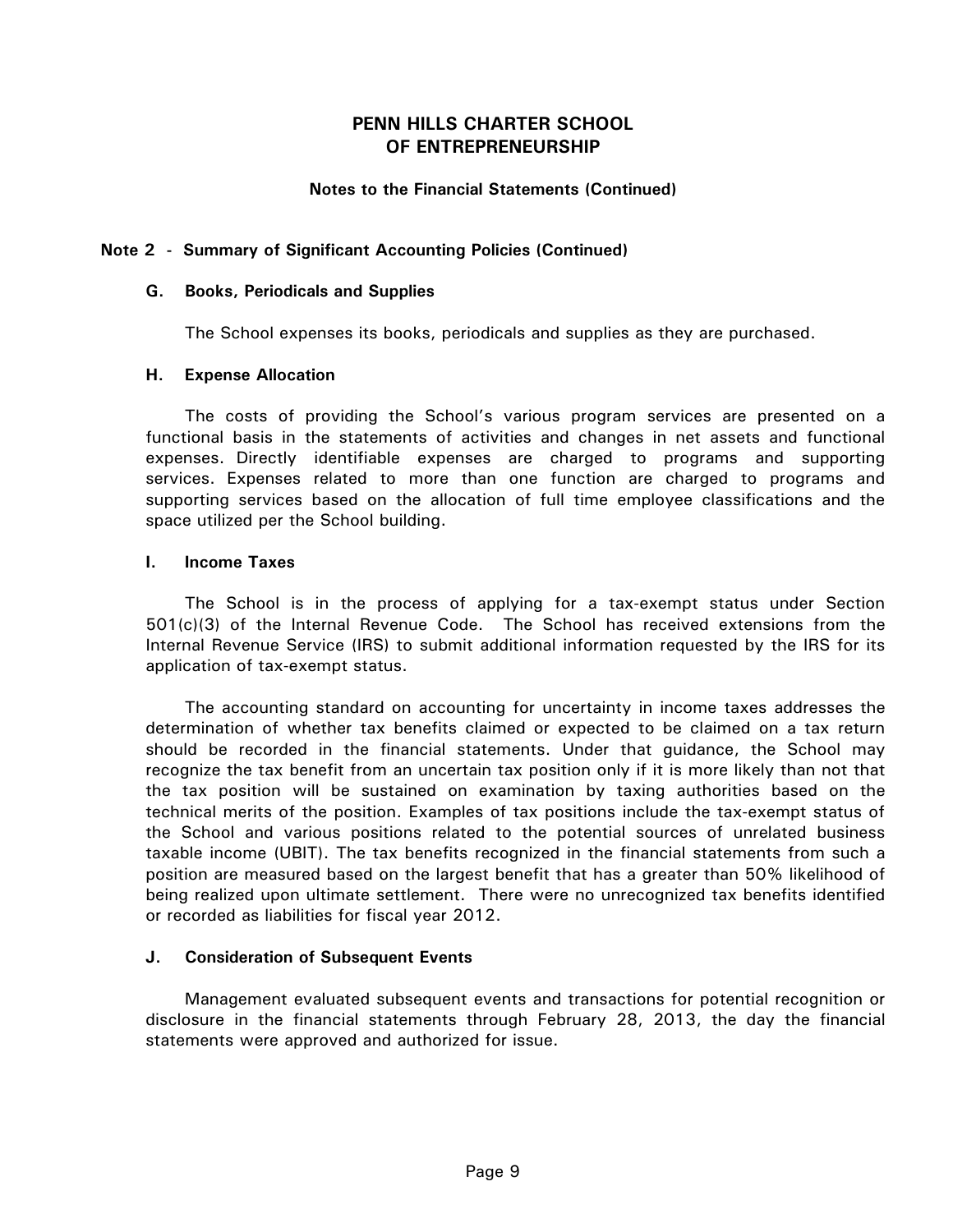### **Notes to the Financial Statements (Continued)**

### **Note 3 - Property and Equipment**

Property and equipment consist of the following at June 30:

|                                                                    | 2012                |
|--------------------------------------------------------------------|---------------------|
| Furniture, fixtures and office equipment<br>Leasehold improvements | \$146,692<br>43,199 |
| Less: Accumulated depreciation                                     | 189,891<br>33,205)  |
|                                                                    | \$156,686           |

### **Note 4 - Public School Employees' Retirement System (PSERS)**

### Plan Description

Substantially all full-time and part-time employees of the School participate in the Public School Employees' Retirement System (PSERS), a cost sharing, multi-employer public employee retirement system. The PSERS provides retirement and disability benefits, legislative mandated ad hoc cost of living adjustments, and health care insurance premium assistance to qualifying annuitants. The PSERS was established under the Public School Employees' Retirement Code (Code). The PSERS issues a publicly available financial report that includes financial statements and required supplementary information for the plan. The report may be obtained by making a request in writing to the Office of Financial Management, Public School Employees' Retirement System, P.O. Box 125, Harrisburg, PA 17108-0125. The report is also available in the publications section of the PSERS site on the internet, www.psers.state.pa.

### Funding Policy

Contributions are required by active members, school districts, and the Commonwealth of Pennsylvania as established by the Public School Employees' Retirement Board in accordance with the Code. Active members who joined the system prior to July 22, 1983 must contribute 5¼% (Membership Class TC) or 6½% (Membership Class TD) of their salaries, and 6¼% or 7½% of their salaries if they were hired afterwards. Members who joined PSERS after June 30, 2001 contribute at 7½%. For all new hires or those who elected to do so, the higher contribution rates began with service rendered on or after January 1, 2002.

Schools must contribute at rates based upon an actuarial valuation. For the fiscal year ended June 30, 2012, the rate of employer contribution was 8.65%. The contribution rate for school districts will increase 12.36% for fiscal year 2013 and 16.93% for fiscal year 2014.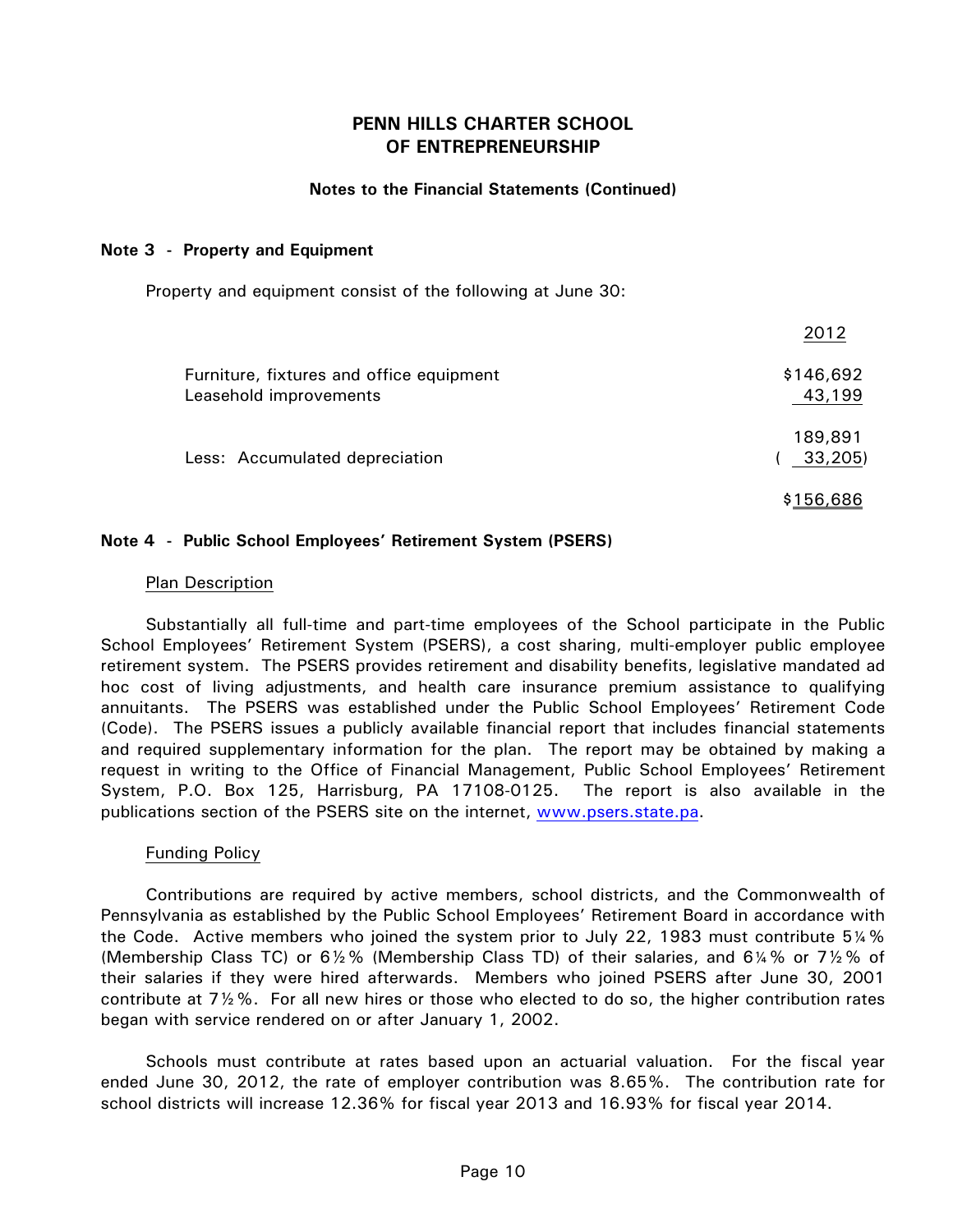### **Notes to the Financial Statements (Continued)**

### **Note 4 - Public School Employees' Retirement System (PSERS) (Continued)**

The School has accrued their contribution of approximately \$90,000 which was equal to its required contribution for the year. This amount is included in accrued payroll and related liabilities as of June 30, 2012. In accordance with Act 29, the Commonwealth of Pennsylvania reimburses school districts for at least one-half of contributions made to PSERS.

#### **Note 5 - Related Parties**

A disagreement exists between the School and Imagine Schools, Inc. (Imagine) as to whether the parties entered into a valid and binding operating agreement to organize and operate the School (the "Disputed Operating Agreement"). Under the terms of the Disputed Operating Agreement:

- The School would pay Imagine a management fee equal to 12% of the School's revenue as defined by the Operating Agreement. For 2012, the management fee totaled \$309,476. At June 30, 2012, approximately \$222,000 was payable to Imagine related to the management fee and is included in accounts payable and accrued expenses.
- The School would be able to request advances from Imagine to pay for operating expenses of the School. These advances may accrue interest at the prime rate. In consideration of Imagine's commitment to make such advances under the terms of the Operating Agreement, the School will pay Imagine a loss mitigation allocation fee based on a percentage of revenue, 2½% for 2012. Through the loss mitigation program, Imagine would forgive 90% of unpaid operating advances over \$250,000 on an annual basis or 90% of the cumulative loss in excess of \$500,000 up to a maximum forgiveness of \$1,800,000 (\$2,500,000 cumulative loss). As of June 30, 2012, there is \$230,000 of operating advances and the advances due to the related party. The disputed loss mitigation allocation fee totaled \$64,474. At June 30, 2012, approximately \$46,000 was payable to Imagine related to the disputed loss mitigation fee and is included in accounts payable and accrued expenses.
- Approximately \$416,000 in start-up and development costs were paid by Imagine on behalf of the School. Imagine will be entitled to repayment of the development allocation paid to the School of \$250,000 (Note 6). The balance of \$166,000 was recorded as a contribution.

The School and Imagine are currently negotiating in good faith to execute a new mutually beneficial operating agreement.

The School also has entered into lease agreements with Schoolhouse Finance, LLC, a wholly-owned subsidiary of Imagine, for the School's building (Note 7).